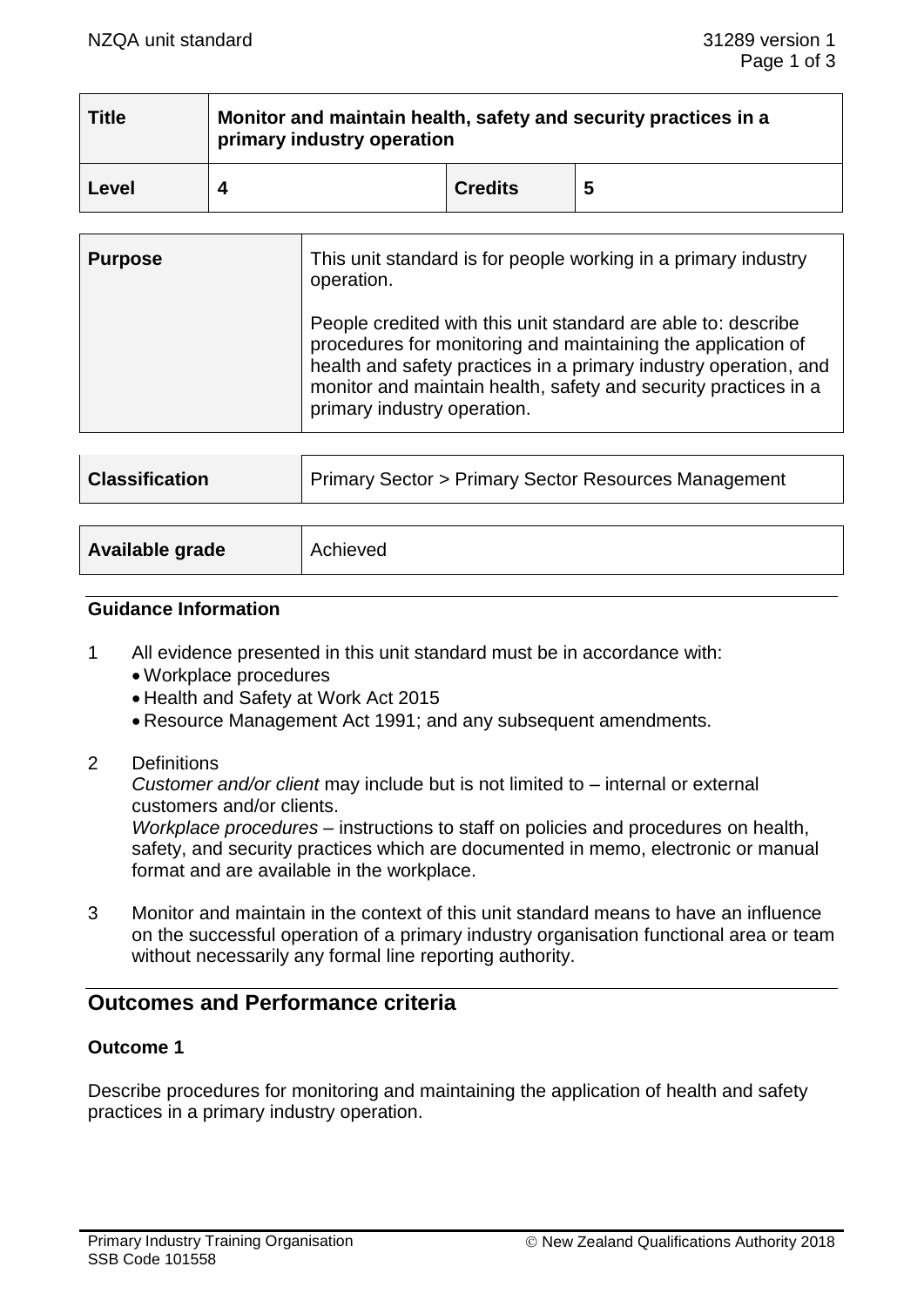# **Performance criteria**

- 1.1 Describe procedures for monitoring and maintaining the application of health and safety practices that relate specifically to a primary industry operation.
	- Range evidence is required of a minimum of three health and safety practices in the candidate's workplace.

### **Outcome 2**

Monitor and maintain health and safety practices in a primary industry operation.

Range evidence is required of a minimum of three health and safety practices in the candidate's workplace.

### **Performance criteria**

- 2.1 Monitor staff to ensure personal protective equipment required for the primary sector job role is worn correctly and address any issues.
- 2.2 Monitor and maintain health and safety practices in a primary industry operation to ensure compliance, and action any issues.
- 2.3 Monitor accidents, and action incident reports where required.

#### **Outcome 3**

Monitor and maintain security practices in a primary industry operation.

#### **Performance criteria**

- 3.1 Monitor and maintain procedures for customer and/or client security to ensure compliance, and action any issues.
- 3.2 Monitor and maintain procedures for ensuring establishment security to ensure compliance, and action any issues.
- 3.3 Monitor and maintain procedures for ensuring staff security and address any issues.

| <b>Planned review date</b><br>31 December 2023 |  |
|------------------------------------------------|--|
|------------------------------------------------|--|

#### **Status information and last date for assessment for superseded versions**

| <b>Process</b> | <b>Version</b> | <b>Date</b>       | <b>Last Date for Assessment</b> |
|----------------|----------------|-------------------|---------------------------------|
| Registration   |                | 27 September 2018 | N/A                             |